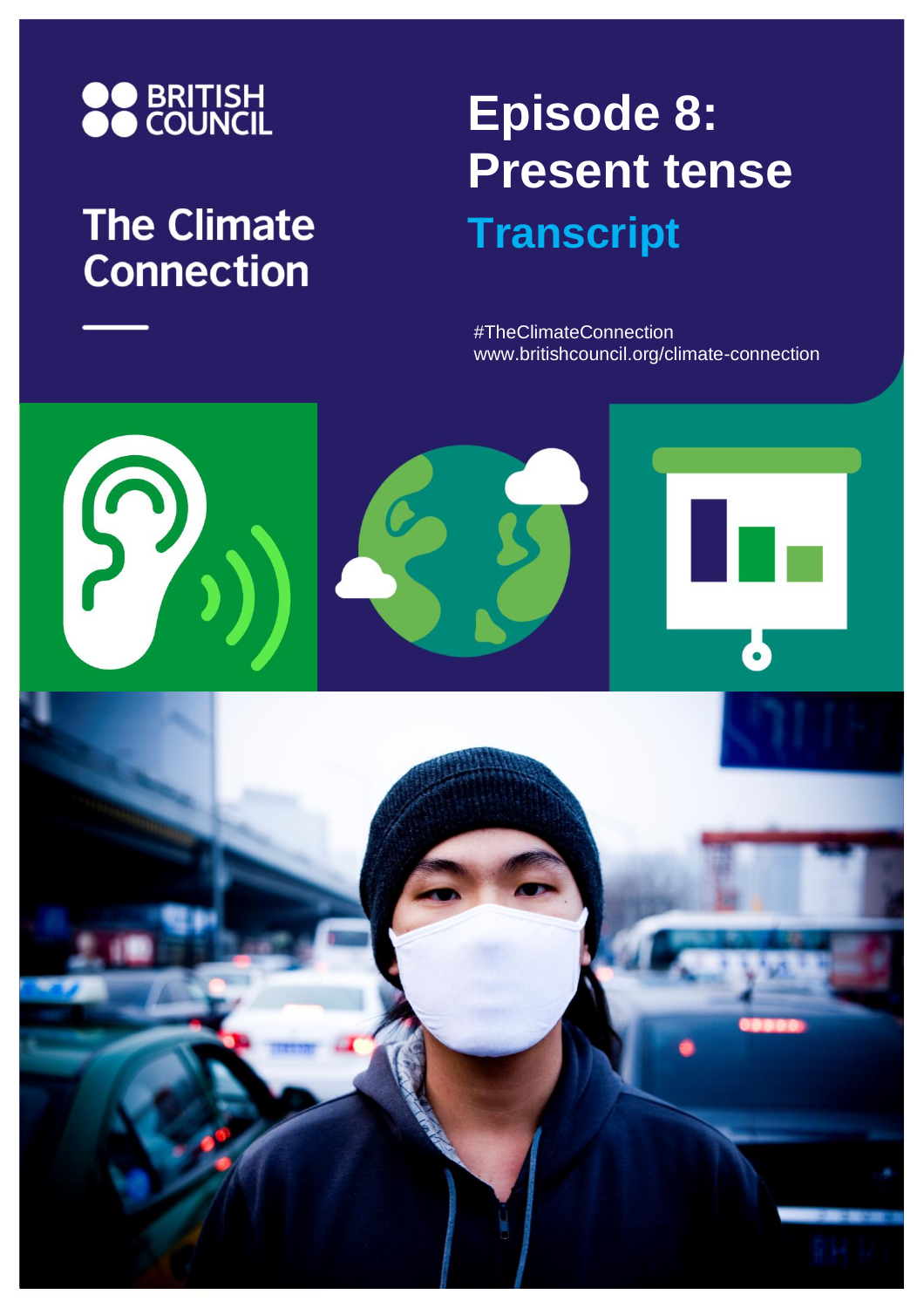### **Episode eight: Present tense**

You can find the show notes and link to the podcast at [https://www.teachingenglish.org.uk/professional-development/podcast.](https://www.teachingenglish.org.uk/professional-development/podcast)

#### **Duration: 47:17**

**Quote:** I would worry about people that weren't feeling eco anxiety because we measure mental health by looking at our capacity to respond to external reality, and the external reality is frightening. We only respond to threats that's here, so until it's here, right in front of our nose we delay our emotional response to it until we become informed, until we wake up. So teachers are crucial in this because they're in the centre of educating and enabling children to get information about this, which is accurate.

**Sting:** The British Council presents The Climate Connection. Climate action in language education. This is Episode eight: Present tense.

**Chris Sowton:** Hello and welcome to The Climate Connection, a British Council podcast focusing on climate action in language education. I'm your host, Chris Sowton. This is Episode eight: Present tense, in which we look at how anxiety about the climate is a serious and growing problem, in particular, amongst young people. In this episode we'll be speaking to Caroline Hickman. And because Caroline had so many interesting things to say in our discussion, we've divided her interview into two parts, so please sit back and enjoy the double bill.

**Caroline Hickman:** So eco anxiety is an emotionally healthy response to the reality of what we are looking at is happening in the world today. It's not a mental illness, it's not a pathology, I would worry about people that weren't feeling eco anxiety because we measure mental health by looking at our capacity to respond to external reality, and the external reality is frightening. It may not be frightening, as you look out of your window in Wiltshire, but if you take a global perspective and you look at what's happening with the fires in Australia, in California, in Portugal, if you look at the ice melting and the sea level rises, if you look at the fact that the waters are warming at the equator so fish can no longer live there. If we think about the impact of climate change and the number of climate migrants it's going to be creating, then we can immediately start to see this as a global concern, it's a global perspective. So as soon as you start to take that perspective, you will feel anxiety, and you should. As I said I would worry hugely about people that didn't. Now adults can often defend against that far more than young people and children. And to be fair to adults, frequently adults would be far more worried about pressing concerns like feeding your children, or keeping them safe, or paying the rent. So that can push away those anxieties for adults but what we need to do is bring them back into conscious awareness, because these are often at the forefront of young people's minds. So eco anxiety is both the anxiety that we feel as we look at external reality, but it's not just that. People think that's all it is, it's not. It's the anxiety we feel about that external environmental degradation, but that's only half the story. The other half is the anxiety is made worse, and not fixed at all because of adults' failure to act on it. And it's not just adults, it's governments' failure to act on it, it's the people with the power to act, whether it's oil companies or governments. So we then look to our elected governments and expect them to act in our best interests to take care of us, to take care of the environment, to make wise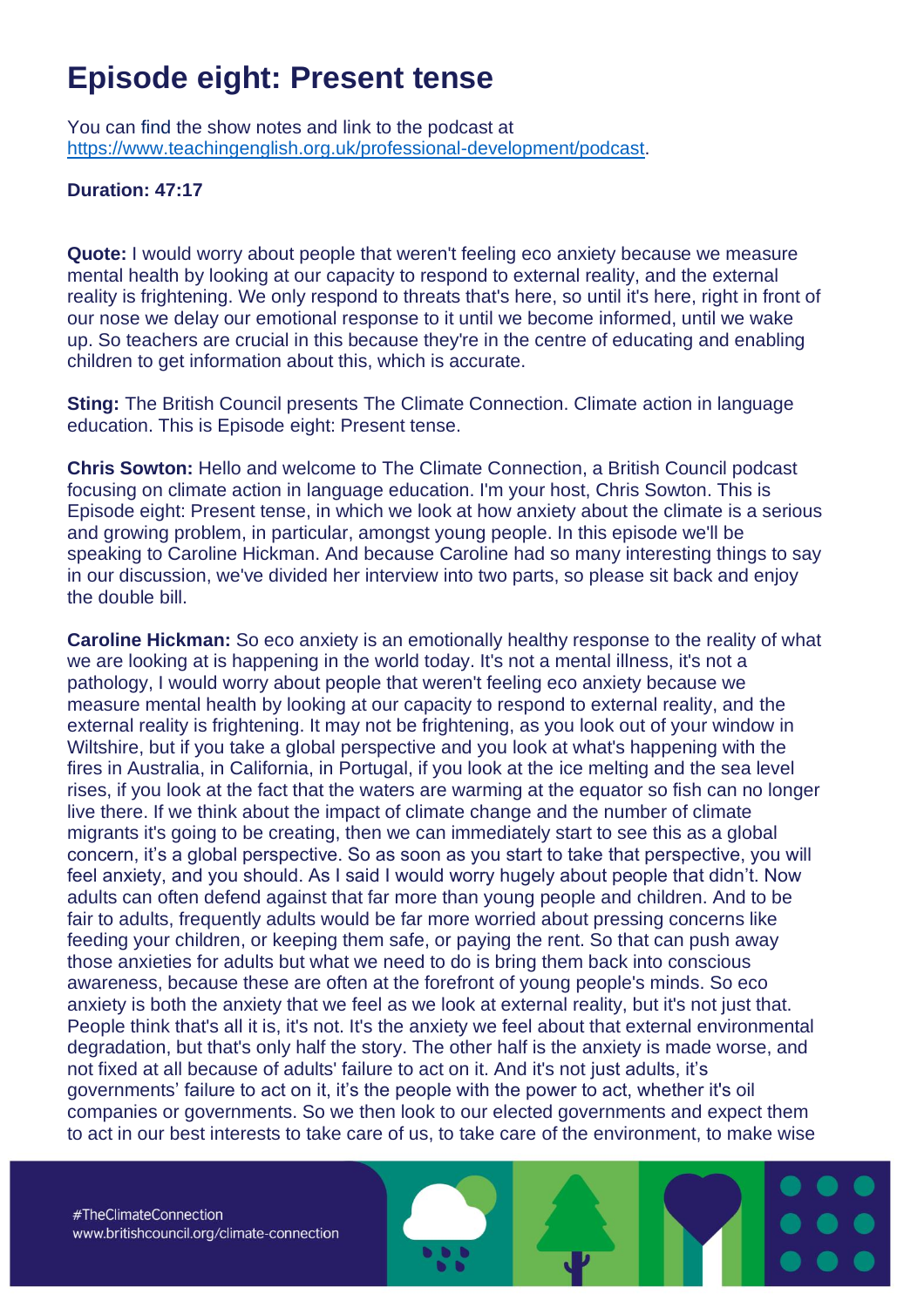decisions. So we look at the evidence and we think: well hang on a minute, we've declared a climate emergency, but we're still building another runway at Heathrow, hang on a minute. Hang on a minute, you know, why are we not taking more action on this? And what happens is our anxiety is raised, realistically, but then it can't go anywhere because the people with the power to act are failing to act. So the anxiety then becomes ten times worse. And then people dovetail into a spiral of depression and despair and grief and rage and helplessness and impotence and don't know where to go with that. So that's all part of eco anxiety, eco anxiety is not just anxiety, it's also the depression, that despair, the helplessness that we feel when these people with the power to act are failing to act in our best interests. And that can leave you feeling helpless and impotent and powerless with rage, and that is a global issue isn't it, if you want to talk about eco anxiety come and talk to me and, you know, it's working quite well

**Chris Sowton:** and all the different sort of media that you've used to do that, it's, you know, from blogs, podcasts, academic articles…

**Caroline Hickman:** Just to get people to understand this stuff because the distress it's causing, particularly children and young people, is extraordinary, and people don't get it, you know, the gap between those who get it and those who don't is enormous at the moment. And I think that will close in the next few years as more and more people wake up to the realities of what we're facing, and I just want us to be ahead of the curve when it comes to the onslaught of mental health problems I think it'll bring.

**Chris Sowton:** Absolutely. What kind of support do you think teachers need to prepare for that?

**Caroline Hickman:** We've been doing a number of different things with groups of teachers, with Teach the Future, and with other teacher organised groups, and the Science Teachers Trust as well who've been approaching us saying can you come and provide some training, some support to teachers because it's often science teachers, geography teachers who are being asked to teach about climate change. And then so they teach the science, they teach the facts, but they're not being asked and they're not equipped and they're not trained to teach the psychology and the emotional impact of that, but unless we join that up in our minds to understand what we're seeing, and then start to respond emotionally to what we're seeing, then we just push it away, we go into a kind of disconnect, to disavow and say: oh well it's a bit scary, isn't it, but anyway, we'll be, we'll be flying again soon, and, oh the government will sort it out, or oh technology will save us. We have a way of displacing the concern about it psychologically, through our defences, and we only respond – we're fundamental or basic creatures psychologically – we only respond to threats that's here, right. So until it's here we won't, right in front of our nose, we, we delay our emotional response to it until we become informed, until we wake up. So teachers are crucial in this because they are in the centre of educating and enabling children to get information about this which is accurate, because children are online, they're Googling, they're finding out for themselves

**Chris Sowton:** and that can be more terrifying I guess as well if they're getting that information raw and not filtered or not curated by teachers or out of their adults that can lead to sort of more negative situations.

**Caroline Hickman:** Well I think it's complicated, so I think on the one hand, you're absolutely right, it can really traumatise children and frighten them. It's like watching a

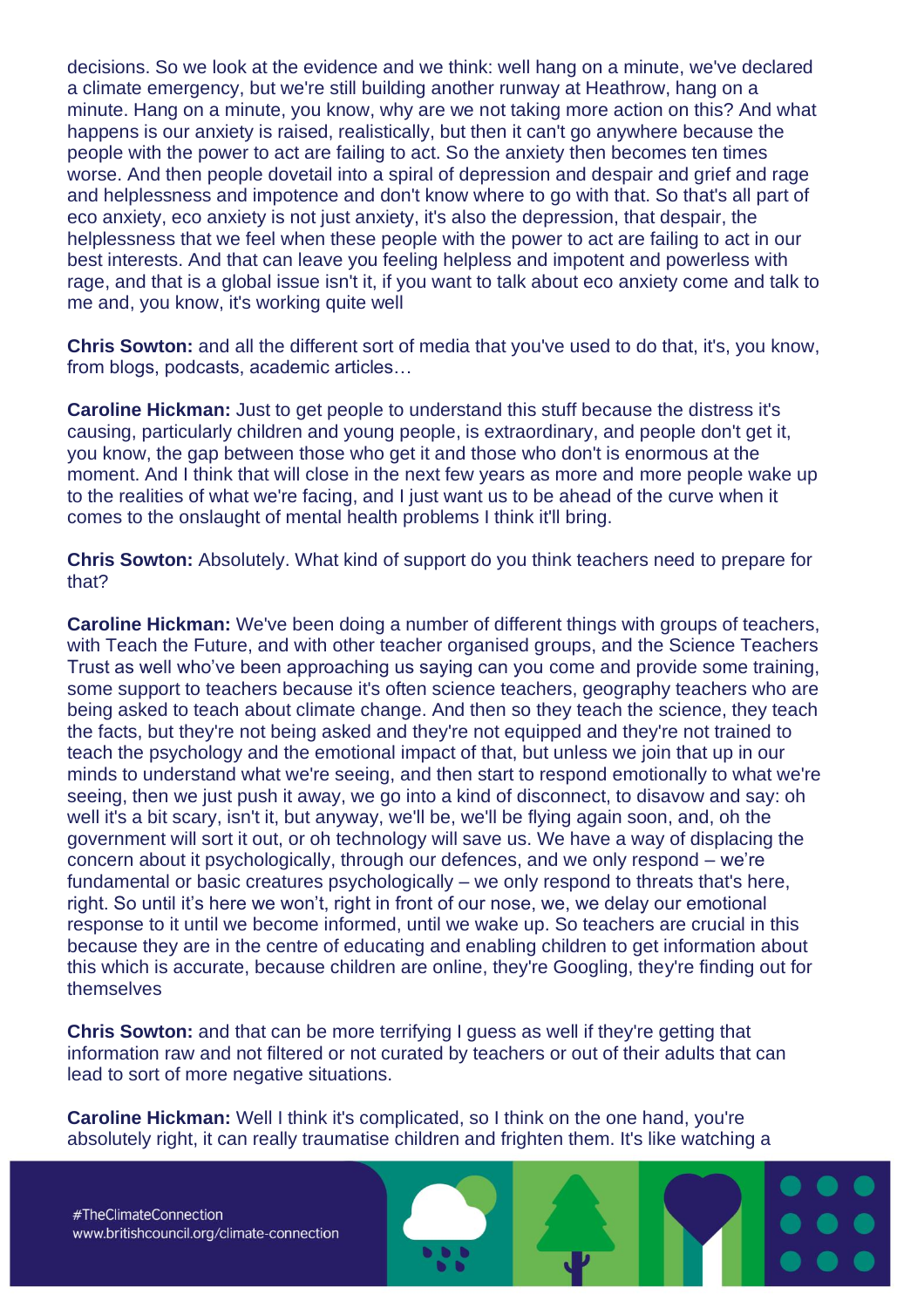horror film, you've got all this information but you've got no way of doing anything about that. On the other hand, children are often feeling quite betrayed, neglected and abandoned by adults who are failing to talk to them about it. So I think it goes both ways, so I'm delighted that children are taking action and informing themselves. And on the other hand I want them to be able to do that in partnership with adults, so that they can then have those conversations with adults, whether they're teachers or whether they're parents, or just more mature, or slightly older children and young people. I think there's a role to be played for all of them. I'll give you another really good example. So, the Eco Awareness Day a few weeks ago, and invited young people, young people organised it, they spent a year organising it, which is brilliant, and they were getting the children wild swimming, cooking food, digging gardens, lots of practical, engaged, and all of the whole of the Upper School was involved in this. So what was brilliant about this was it wasn't an add-in to the curriculum, everybody was involved for the day, all the teachers and all the children. So it normalises it and doesn't split it off and make it something that you have to add into the curriculum, and they had me there, they were like right here's 50 teenagers, you know, educate them about eco anxiety. So yeah, you know, unless we've got the systemic understanding, we won't find the solutions and I think teachers, back to your original question, teachers are crucial in this because teachers can really educate children in how to not just think about this, but also how to integrate how they feel about this and start to use their emotional understanding in order to take action.

**Chris Sowton:** And what sort of support do you think teachers would need for that? Because of course, when you're talking about those sorts of issues I guess there's the risk of things like vicarious trauma that they can suffer, so if the teachers themselves are not protected and don't have those mechanisms, their own mental health is at risk as well.

**Caroline Hickman:** Absolutely. Well, teachers, and parents, one of the reasons they can sometimes struggle, from my experience of talking with a lot of them, is because they've not fully processed their own feelings about the climate and biodiversity crisis, and they're parents themselves, they've got young children, or they've got grandchildren. And so what that does is it triggers lots of guilt and shame and grief, in anybody who's thinking about the younger generations, because we're facing this, because my generation, I'm older than you, and my generation has failed, your generation is failing the younger generations, and the generations before me have failed. And I'm very clear in the way I communicate about that now that this is a failure. And we are culpable, and we need to take responsibility for that, but not collapse in guilt and grief and shame, but stand in that and take responsibility and say sorry. Psychologically, it's about rupture and reparation and repair in what psychologically, the only moment, psychologically that you can start to change things, is because you realise things are broken. And you say, oh I'm sorry we've really messed up. Or, oh gosh, I'm sorry, you know, I'm really not dealing with this part of my life. And every therapist breathes a sigh of relief at that moment and says: phew, now we're going to get somewhere. Because you recognised that there is a problem so I think teachers themselves are really crucial in terms of speaking about the education system and lobbying to put pressure to change that system, but in turn they need to be supported in making space in the curriculum to talk about this, they also need emotional support, they need information about it, but they also need emotional support to process their feelings, because you're absolutely right, they will sometimes be faced with the children's trauma. And what that does in adults is it triggers guilt, we want to protect children from frightening things we don't want to expose them to frightening things. But the way I talk to parents and teachers about this now is that, from my research, because I've worked a lot with parent groups as well as the teacher groups over the last six, seven years. I talk to them about

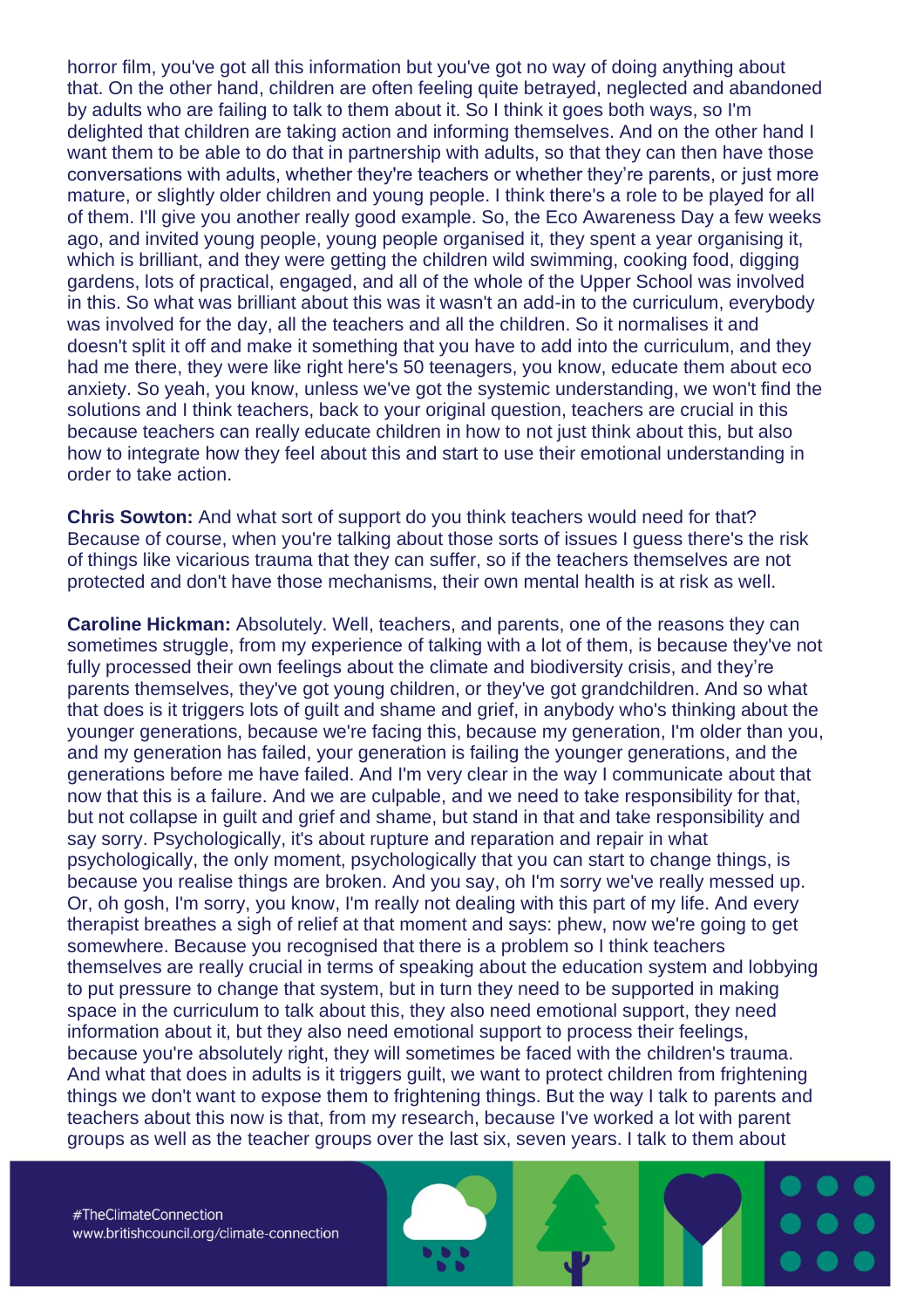parenting and teaching into the Anthropocene that where traditionally we would protect children from traumatising things, we now need to learn how to educate them about this, to prepare them because otherwise if we protect them too much, they will be traumatised too much later. So we need to introduce it to them, but I'm gonna tell you what Sophia says no, not only am I allowed to use her name, I have to use her name, otherwise I'm in trouble with her. Sophia was eight when I had this conversation with her. When I started my research with children about how they feel about climate change, so this was six years ago. And so before I started my research I started talking to lots of children about how do I talk to you about this without scaring you? How do we have these conversations, because that was part of my, kind of, preparation for my research. So I'm going to tell you what Sophia said, she said well, she said, you got to tell me the truth, she said because if you don't tell me the truth you're lying to me. She said and if you're lying to me I can't trust you. She said, and if I can't trust you I can't tell you how I feel. And if I can't tell you how I feel, then I'm left on my own with my feelings. She said, and then I feel abandoned by you. I love this child, I wish she was running the country

**Chris Sowton:** I mean, she's amazing, to be that astute at the age of eight is incredible!

**Caroline Hickman:** She totally understood but she then went on to say she said but listen, she said don't tell me all the bad news all at once. Tell me the bad news, then the good news, then the bad news, then the good news, then the bad news, then the good news. She said don't tell me the bad stuff all at once, or, all the good stuff, she said because I'll know you're lying to me, she said. And anyway, she said, I'm not a baby. So Sophia has totally nailed it as far as I'm concerned about the way we need to communicate with children. We need to have the courage, children need us as adults to have the courage, and to find ways to communicate and talk about it, but some of that is about using creative methods, and some of it is storytelling, as well as the science and the facts and some of it is about teaching the emotional resilience. So I spend a lot of time working with groups of young people and children, teaching them about mental health, teaching them about emotional resilience, teaching them about emotional intelligence. In order to prepare them for managing those facts about climate change. So we have to do the groundwork, which is really useful to them in all aspects of life anyway. So we need to actually be doing that, prepare the groundwork. Now teachers and adults also need some of this. This is about raising the awareness of the whole population, to know how to navigate difficult truths, the Climate Psychology Alliance, talks about facing difficult truths. So this is about developing the skills to not, to not hide these things from children, but understand how to talk to them about it, so that they can understand and then they don't feel alone, children tell me they feel abandoned by adults, if they don't talk to them about this.

**Chris Sowton:** And we'll hear more from Caroline later in the show.

#### **Vox Pop:**

Hi, everyone. My name is Catherine Njau, an English teacher in the Tanzanian English Language Teachers Association regional coordinator in the Kilimanjaro region. In my classroom, I teach environment issues to the students, such as how to keep the environment clean, to address the challenge that the students are facing. And we come to agree that the students face challenges during their menstrual period. So what we discussed together is how to solve those challenges, by starting the project of establishing reusable sanitary pads, which help girls to stay in school and receive the same education as boys. So what we did first in a class, we teach them how to make their body clean, that

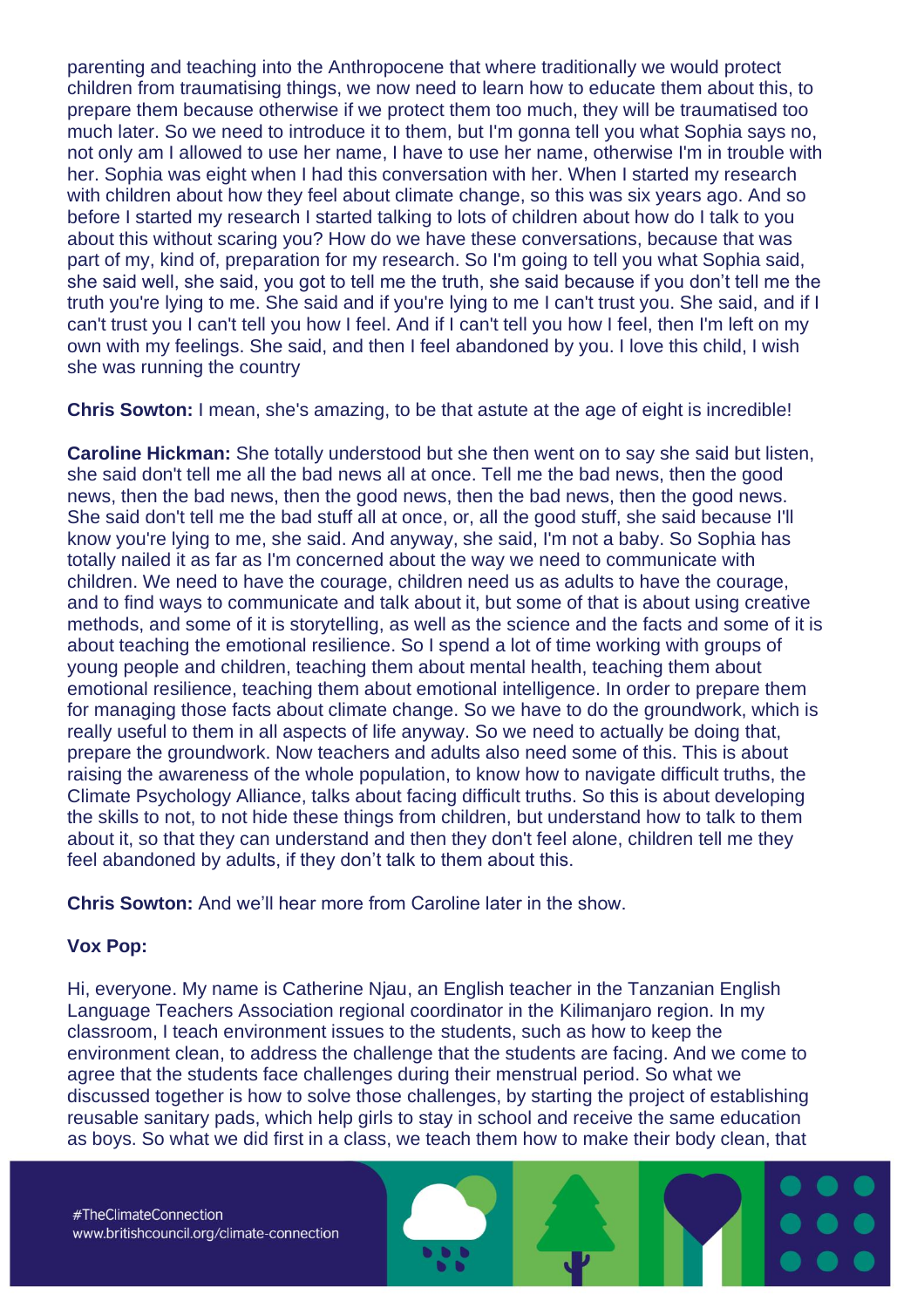is hygienic education. And they get the chance to name the body parts from there to improve the English vocabulary by understanding and mentioning their body parts. Also we established these reusable sanitary pads, they wash and use it for many years which will reduce the cost in their families. Also what we did together was, I and my students was move the discourse to help the girls to know the challenge that they're facing and how they can keep the environment clean. When I get this chance to explain about this, I thought this is a very interesting things that we work together in the environment in the, in the body issues, and from there is when we develop in different language that they use it in their classroom and also they put it into practice with the maintained environments which are living in and their surroundings. As a result, the toilets are not blocking and we are not seeing the disposable which can be displayed in different parts of the school, and the environment outside of the school. So we are not seeing the disposable pads which are being disposed in different areas of the environment. So by giving this education to them inside the classroom. Now when they go to the environment, they get to maintain the cleanliness, inside the school and outside of their communities, that is how I use the environmental issues in my teaching classroom. Thank you so much, and I'm happy for sharing. Thank you.

**Chris Sowton:** When we think about the climate crisis. One of the first phrases we think of is fossil fuels. In this episode of the Green Glossary, we dig down into the history of this phrase, and learn how it has changed and evolved over time.

**Sting** The Green Glossary. The Green Glossary. Brought to you by Oxford University Press

#### **The Green Glossary**

Hello, my name is Trish Stewart, and I'm the Science Editor at the Oxford English Dictionary.

In this episode, I'm going to talk about the term 'fossil fuel', and how its meaning has changed over history. Fossil fuels are the world's primary energy source and provide up to 85 per cent of the world's energy. However, it is now understood that the burning of fossil fuels releases large amounts of carbon dioxide into the atmosphere, which contributes to global warming and climate change. Although our concerns about the environmental impact of using fossil fuels are relatively recent, the term itself is not, and its meaning has shifted significantly over the past 400 years.

When we hear the word 'fossil', we tend to think of petrified dinosaur bones, that is, bones which have turned into stone. However, the origins of the term have nothing to do with dinosaurs at all. In fact, the word was used long before humans knew what dinosaurs are. The word 'fossil' was first used in the early  $17<sup>th</sup>$  century to mean 'a rock or mineral substance dug out of the earth'. Therefore, any object which was removed from underground could be described as a fossil. A 1606 quote in the OED talks of the 'mines of metals and fossils', and lists iron and lead as different kinds of fossils. This usage dies out in the first half of the 19<sup>th</sup> century and is replaced by our current understanding of the word.

The current definition of 'fossil' in the OED is as follows: 'something preserved in the ground in petrified form, recognisable as the remains of a living organism, or as preserving an impression or trace of such an organism'. Basically, the stony remains of something which was once alive – or at least an impression of their shape. This usage appears around the



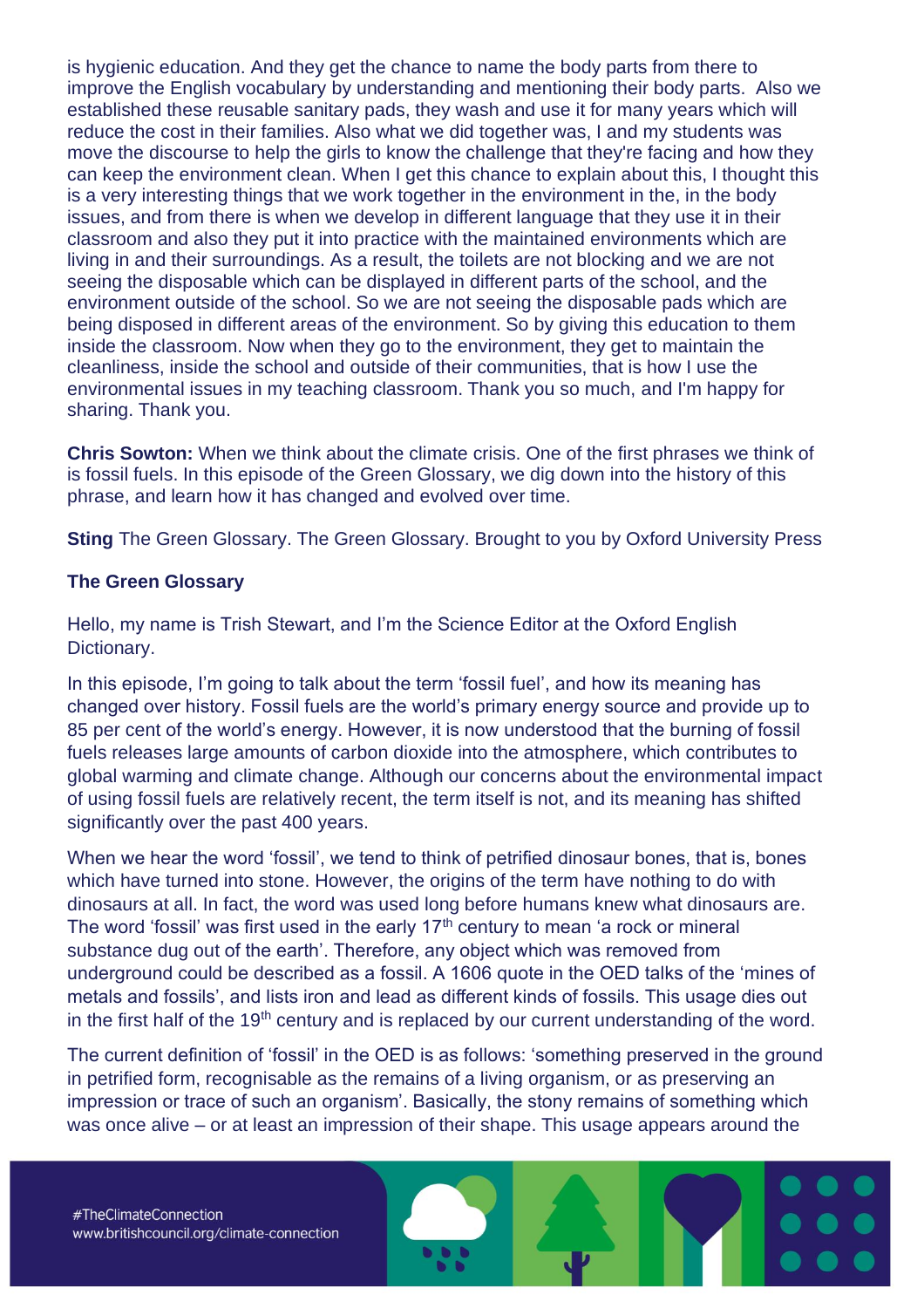start of the 18<sup>th</sup> century. A quote from 1736 describes fossils as 'stones... that have either the impressions, or else the regular form of shells, leaves, fishes, fungi, [etc]'.

'Fossil fuel' is probably the most common compound of 'fossil' and was first used in the second half of the 18<sup>th</sup> century, primarily to refer to different kinds of coal. This reflects the original meaning of 'fossil' – something that is dug out of the earth. For example, the OED has a quote from 1789 stating that the township of Coleshill in Wales is 'so called from its abundance of fossil fuel'. And in fact, the author goes on to state that he doesn't know why the County of Flintshire in Wales is so named when the county 'is totally destitute of the fossil usually so called'. [As an aside, current place-name guides to Wales interpret the name 'Coleshill' as 'Col's hill', that is, a hill associated with a person called Col.] So here we can see that flint is also referred to as a fossil, because it is dug out of the ground, but it's not a fossil *fuel* because isn't combustible. Coal is both a combustible fuel and it is dug out of the earth. People in the 18<sup>th</sup> century certainly knew about petroleum, oil, and other substances that we now call 'fossil fuels', but they were not mined in the same way as coal, and so originally were not described as 'fossil fuels'.

It's only in the late 19<sup>th</sup> century that 'fossil fuel' comes to be applied to petroleum, oil, and natural gas, rather than just different types of coal. These are all substances that are found in the earth's crust, can be used as a source of energy and are formed as a result of geologic processes acting on the remains of organic material, such as algae, plankton, bacteria, and plants.

But fossil fuels aren't made from the remains of dinosaurs, nor are they made from what we conventionally regard as a fossil, as I described earlier. These fossils are created when parts of an organism (the hard parts generally) are replaced by minerals, that is, inorganic or carbon free compounds, or when an imprint of the organism remains in rock. They aren't combustible and definitely wouldn't make good energy sources! However, the association of dinosaurs with fossil fuels is persistent.

It's interesting to note that the American oil company Sinclair uses an Apatosaurus as its icon, created as a marketing tool in the 1930s 'to symbolise the vast age of the crude oils' which the company refined into their motor oils. More recently, the term 'dinosaur juice' has been used as a humorous name for oil or petrol. And a recent internet meme asks whether plastic toy dinosaurs are actually made from real dinosaurs (that is if plastic is made from oil which is made from dinosaurs). Of course, the answer is 'no', because oil isn't made from the remains of dinosaurs, but the association is hard to shake.

As I mentioned earlier, fossil fuels still provide up to 85 per cent of the world's energy. But it's becoming ever clearer that their usage needs to be limited if we want to reduce carbon dioxide emissions and air pollution. The proportion of energy produced by renewable sources, such as wind, water and the sun, is increasing as a result. However, usage of the term 'fossil fuel' hasn't decreased. In fact, it's more common than ever before – but the contexts in which we discuss fossil fuels have changed. Nowadays, it's used more frequently with words like 'divestment', 'transition', and 'phasing out'. And so it seems that despite the efforts being made to replace fossil fuels as a source of energy, the term 'fossil fuel' itself will remain relevant for many years to come.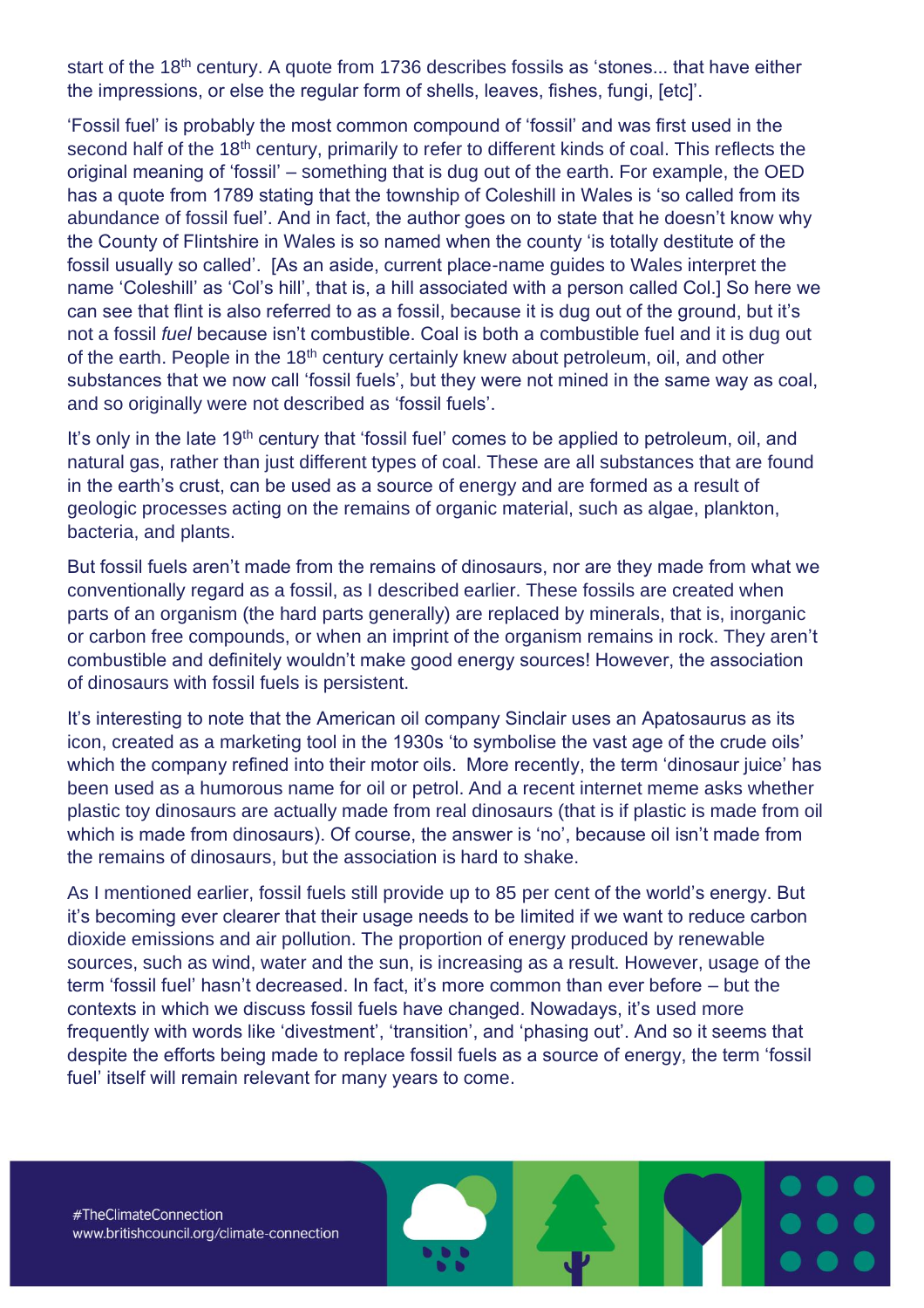**Chris Sowton:** As promised we now rejoin Caroline to find out more of her insights into climate anxiety

A project I've been working on for a number of years with the British Council, called Language for Resilience, there's an argument that the act of learning a second language is, it can be a safe space, in order to explore some of those ideas which may be more challenging or distressing or sort of anxiety provoking if done in your own language, in your mother tongue. Do you see that, that sort of, doing it in another language can help to explore some of those issues?

**Caroline Hickman:** So that would make perfect sense. As a psychology psychotherapy technique that we use all the time to help people talk about traumatic painful things, which is called personification. So they ask them to imagine that climate change is an animal. And if you imagine that climate change is an animal, then you are personifying climate change, which is a traumatic thing, and you're imagining it to be an animal, and then I say, and what would that animal say. So it's the same technique, you're taking it slightly outside the person, locating it into some other object, whether it's a language, or an animal or a picture or a poem, you're displacing it into something psychologically, consciously, deliberately. So it's not a defence because you're doing it consciously and deliberately, and then you're using an imaginary bridge to help you to imagine what that would be like. So what it does is it allows you to start to move into painful traumatising material safely, slightly at a distance. I use puppets in the same way with young people and adults all the time, so we use a puppet and we say what would the, what would the puppet say about this? So it would work in exactly the same way in a second language, it's just I've never come across that before. Because you're taking it slightly outside the person, allowing them to imagine what that's like, gradually start to get used to this because we would like people to gradually get used to these things, and then slowly it will be psychologically integrated into their original language, which will allow them to build up that resilience and understanding is really interesting.

**Chris Sowton:** Yeah and I think there's the added advantage as well is that say for adults or for, sort of, the parents of children who might be doing that they might think, well, if they're in a situation where they were refugee and they think, well, why are we even talking about climate change? You know some of the work I've done with Syrian refugees is they don't see it as a priority because of all these other pressing concerns which you, which you mentioned in terms of their hierarchy of needs. This sort of existential threat is actually fairly low down, but with learning English as a sort of tangible real outcome, as well as the benefits that can be accrued by, by talking about this

**Caroline Hickman:** I think that's really interesting, Chris, but I also have worked with groups of young refugees from Iraq, around this and they have understood that connection with climate change, and I do completely understand that it when you've got these other pressures, it can be hard to keep this at the forefront of your mind. But the way I approach that with young people with refugees themselves, is to talk about having a both/and solution rather than an either/or solution, so it doesn't displace the other concerns, and you don't have the hierarchy in that sense, it's both/and, and that heals that rift, because it is both important, and your other personal needs are important too. But we need to use emotional language in psychological understanding to support people to tolerate both being important, and that is about resilience, but it's also about understanding that it gives us this opportunity for global empathy, it brings something into the frame there that you can't get any other way. Because I frequently talk about my only eco anxiety by saying, I do not want it taken

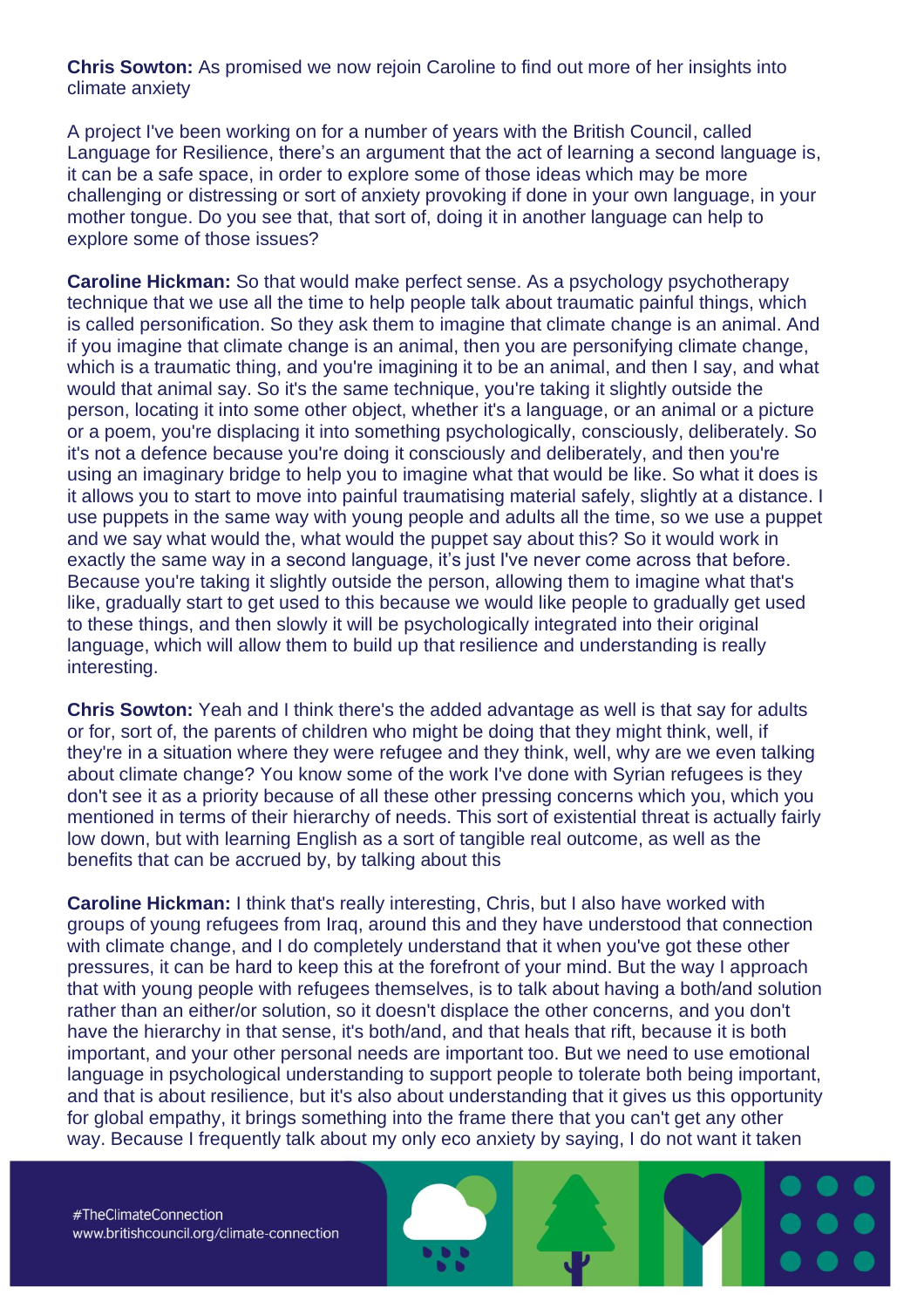away. Don't you dare take it away because by reflecting on my own eco anxiety it allows me to empathise and feel compassion for people around the globe who are feeling that immediate terror today. It connects me empathically with them, so it makes me feel connected globally with their concerns, now their concerns then become my concerns, and it stops us, other people seeing this other problem as being located somewhere else, because actually what's happening in Bangladesh and Syria and Iraq and Iran is my problem, because I'm part of this global community, so it helps to heal that rift between us. And it's that empathy and that compassion, brings us back to a shared humanity. It also helps us to start to examine the need to heal the same rift between ourselves and the environment, between ourselves and nature, because we 'other' nature we treat nature as this thing outside ourselves where we only care about the existence of a tree because of its economic value, or whether it's getting in the way of HS2 train line, so we can remove it without care, and without compassion. Sally Weintrobe in the climate psychology, talks about the culture of uncare, and what all of that thinking of othering and uncaring does is it legitimises inhuman treatment to other people, so it legitimises when we 'other' people. It legitimises treating people with a lack of care, and it legitimises if you take it to the extreme, it legitimises torture, it legitimises racism, it legitimises treating people as though they were worth less and that is shameful as part of the collective experience of humanity. So if we continue down that road of othering nature, othering black people, othering the other, then we will continue to create systems that don't care. Don't care about the planet, don't care about children's distress, and we hear that narrative when we see some of what's written in the press about the Youth Climate strikers, they're spoken about as though they were animals and climate migrants and refugees are talked about as swarms, you know, as an invading horde.

**Chris Sowton:** So there are language choices, they are so important there aren't they, how it's presented

**Caroline Hickman:** the language exposes the values underpinning those attitudes, and by examining that language we can examine what we mean by that. And then we can challenge those underpinning attitudes, but we can also understand the psychological harm that is done to people. As soon as you are othered. What it does is it means you are worth less as a human being. And what that does is it internalises that grief, and that separateness, and that pain in that person who is othered, and they internalise that sometimes psychologically, and believes themselves to be worthless, and you know yourself from working with refugees how important it is to build their self-esteem and build their capacity to assert their rights to speak out on their own behalf, and not internalise that because then what happens is this terrible levels of self-harm and mental health problems, right?

**Chris Sowton:** And again just linking back to what you were saying earlier about the primary school in Bath. The same is true there isn't it? It's about giving those students agency, empowering them and making them realise they can make a difference whether that's making a, you know, a crocus whale or whether that's something much more, you know substantial say with, with a refugee in, in Lebanon.

**Caroline Hickman:** Absolutely, but I also talked to them about the fact that those two things are the same. So, actually, every small act we take is connected to the bigger acts, and the bigger acts are in turn connected to the smaller ones, so I talk about having the importance of a balance between internal activism and external activism but external activism is of course taking action physically out there, but simultaneously we need to do

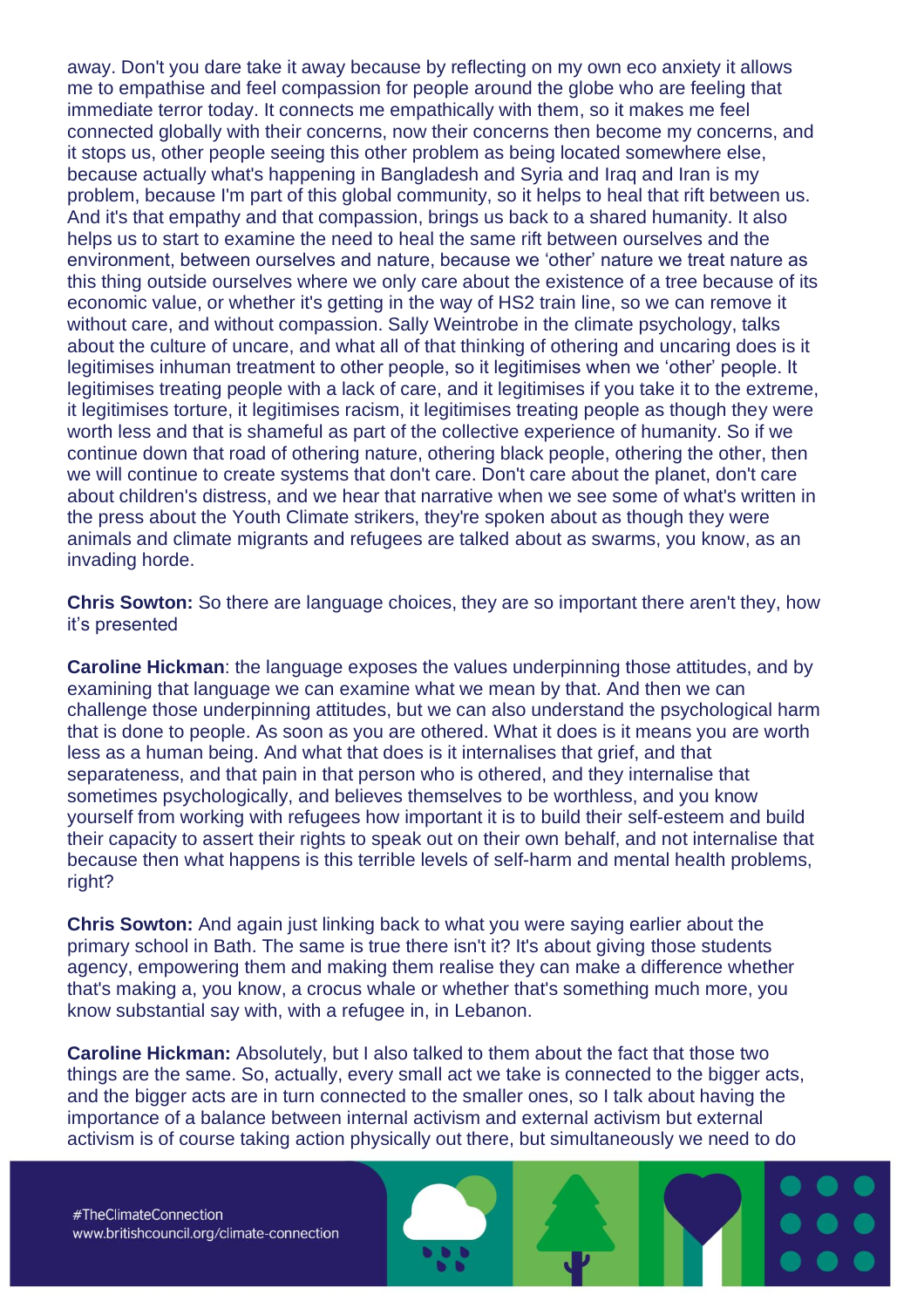internal activism, which is about taking care of our own feelings of vulnerability and uncertainty and fear and doubt and shame. So it is about giving people permission and validation to take care of their own feelings and take time to do that at the same time as take action on the outside

**Chris Sowton:** Can I just ask you a little bit there about the use of the word activism there because it's a word that in many education systems, teachers and principals and government ministers would be afraid of certainly in the UK and, and in many other countries just the very use of that word, how can we manage that situation, how can we, you know, present the the positive side of activism do you think within schools and making those links between what students learn and what they then want to do outside of the classroom?

**Caroline Hickman:** The reason people become activists is because they feel disempowered and they didn't feel listened to, and they need to get their voices heard. So they are driven to activism, because they are silenced and disempowered. So if schools work alongside, in partnership with the children and young people and say okay so how can we take that energy and that need, and find a way to work together to get your voices heard in the community in a meaningful way, then you're not asking the children then to rebel and have to leave the school in order to have their voices heard. You can't ask children and young people to respect you as a teacher, if you're not listening to them and taking their concerns seriously

**Chris Sowton:** and certainly within the field of English language teaching where skills like critical thinking are very actively promoted, that then seems absurd, when students are reflecting on the situation outside and wanting to do something about it to then shut that down, and treat a skill like critical thinking as something purely academic.

**Caroline Hickman:** Absolutely, but again, it's about having relational solutions. I'll give you another really nice example here so pre-Covid I used to do lots of public talks and I was doing one one evening in Bath, as part of Pint of Science so this is in a pub, which is great. And lots of people were showing out in public, different age groups and a mother and her teenage daughter turned up, and they weren't talking to each other and it was one of those arguments where I think they both forgotten why they weren't talking to each other. And they were both sat there and I gave this talk a little bit like, we're talking here, and the mother emailed me the next day, because, well, part of my talk is encouraging adults to say sorry to children. Every chance I get, every youth conference I speak at, all the young people I meet, I say, sorry, I'm sorry, we failed you, and I am really sorry. And you need to see me as an adult say sorry and mean it, and not collapse, going Oh, I'm this terrible person, or defend and blame you and tell you to shut up and get back into school. That's my defence. You need to know what it's like to have an adult say sorry and ask to repair it. What can we do together to fix this? And when I do that with young people, they say oh gosh, thank you so much, because when they try and talk to their parents, their parents are like, no, shut up. I can't talk about this, you know. So I was doing this in this talk and the mum wrote to me the next day and she said, okay, she said, on the way home, she said, I said sorry to my teenage daughter. She said, so I did what you said. I said, I'm really sorry that we failed you. And her daughter said, okay, right, what are you going to do about it? And the mum said what do you want me to do about it? And the daughter said, well, I've missed the deadline for my extended project in school, to change my extended projects in school, but I want to change it to do it on climate change, and the school won't want me to change it because I've missed the deadline. She said I want you to come into the school

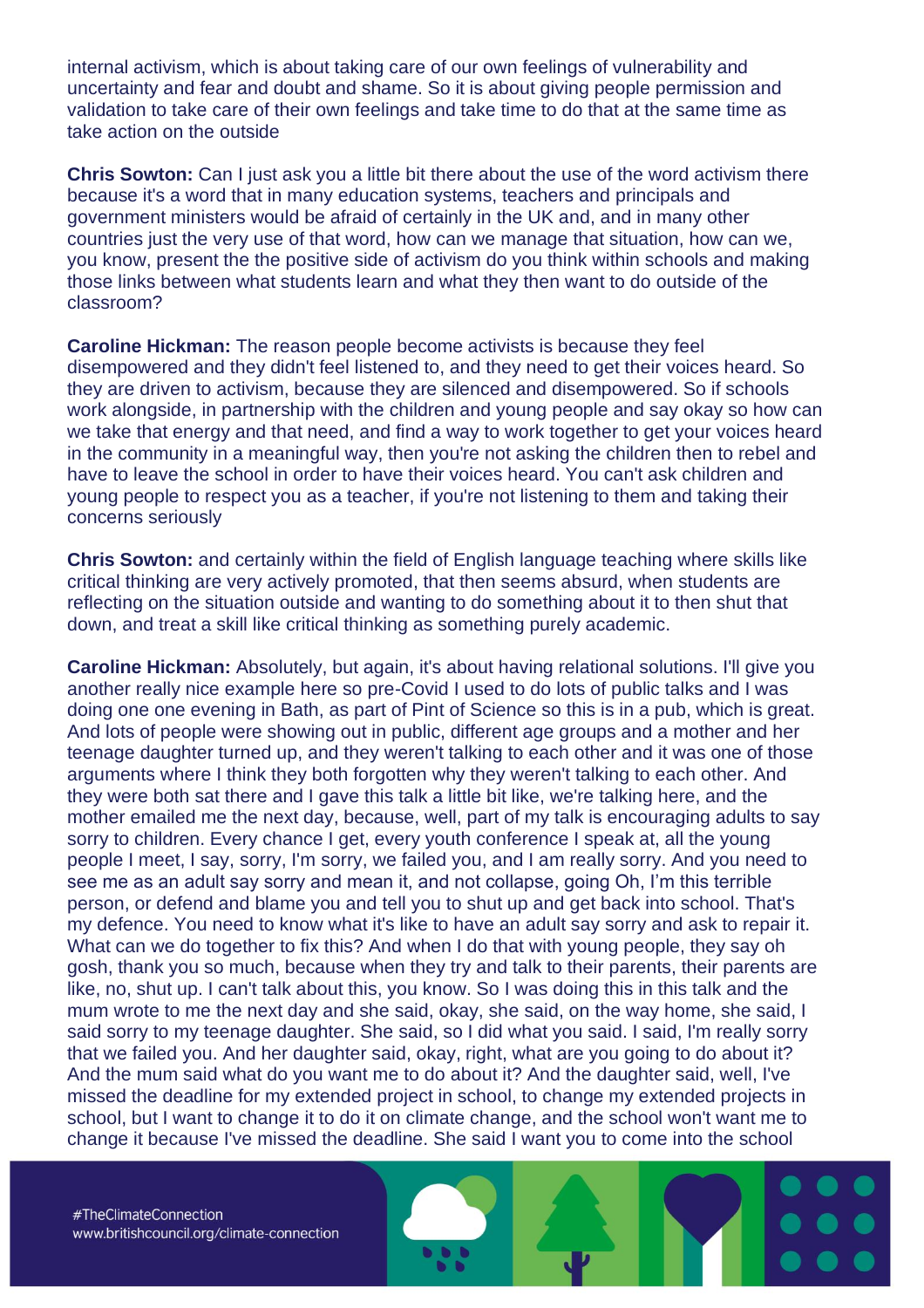tomorrow and tell the teachers that I'm allowed to change it. And the mum said, okay, so she did, she went into the school the next day and said to the teachers we went to this talk, I'm doing this because this is what my daughter asked me to do. And the teachers went, okay, we'll let her change it. Right. And, you know, this was just so empowering for the parent, and for the young person, and for the school to learn how to listen to each other around this and find ways to work together. I'm going to give you another example, I was working, again this was about three years ago, with a group of young people in Bath and we sat in a park, under a tree, one day, and I said to them, what do you want from education to help to prepare you for the climate crisis. And they said, right, we need schools to not teach us about oxbow lakes, that's not that helpful. They said, we need geography to take a global perspective that talks about the impact environmentally globally, that's meaningful to us. We want to learn about that. They said, we want schools to teach us how to build boats, how to build shelter, how to grow vegetables, which plants we can eat, which plants are poisonous, how to take care of our natural environment, how to take care of our bodies as the world gets warmer, we want to be taught those practical skills because those will be useful to us, they said, but that's not all we want, we also want to be taught how to have complicated conversations with parents who don't want to talk to us about climate change

**Chris Sowton:** It's going back to the language issue isn't it? So what, what language do we need to be able to do that?

**Caroline Hickman:** Well actually, exactly. And the last thing which you're going to love is they said, we want lessons in how to lobby politicians and make a difference, because we want to use the systems that are available to us to create change, but the systems are not listening to us, and we need support to take that forwards and make an impact. So those are what we want lessons in, and they said and then we'll be in school, learning that, right?

**Chris Sowton:** We go back to the critical thinking discussion, it's an entirely logical conclusion to come to if the mechanisms in place for that are not working you look for alternative solutions

**Caroline Hickman:** And we force children to go to the streets and take this outside if we're not working in partnership with them. But these are wonderful educational opportunities, and it's empowering, isn't it, because you're learning these new skills that you didn't know you had and it builds your self-esteem, learning languages everybody I work with who speaks different languages to me, I always ask them to teach me a few key phrases in their language. And I'm fairly rubbish at speaking different languages, it's just not something that comes naturally to me but I work really hard to learn a few key phrases and learning those few key phrases really feels good to me to be able to say hello to people, and welcome in that language, and it means a lot to them and so we can have that shared humanity. Again in that moment. So this is also about getting them to feel good about teaching me something and I think language transcends all of these borders and barriers and differences, because we are then again talking about that language of humanity of care and concern and compassion, which, for me it's, sort of, if we can find these things that are shared these are so much more powerful than the things that divide us

**Chris Sowton:** Absolutely. Caroline, thank you so much for your time today.

**Caroline Hickman:** You're welcome.

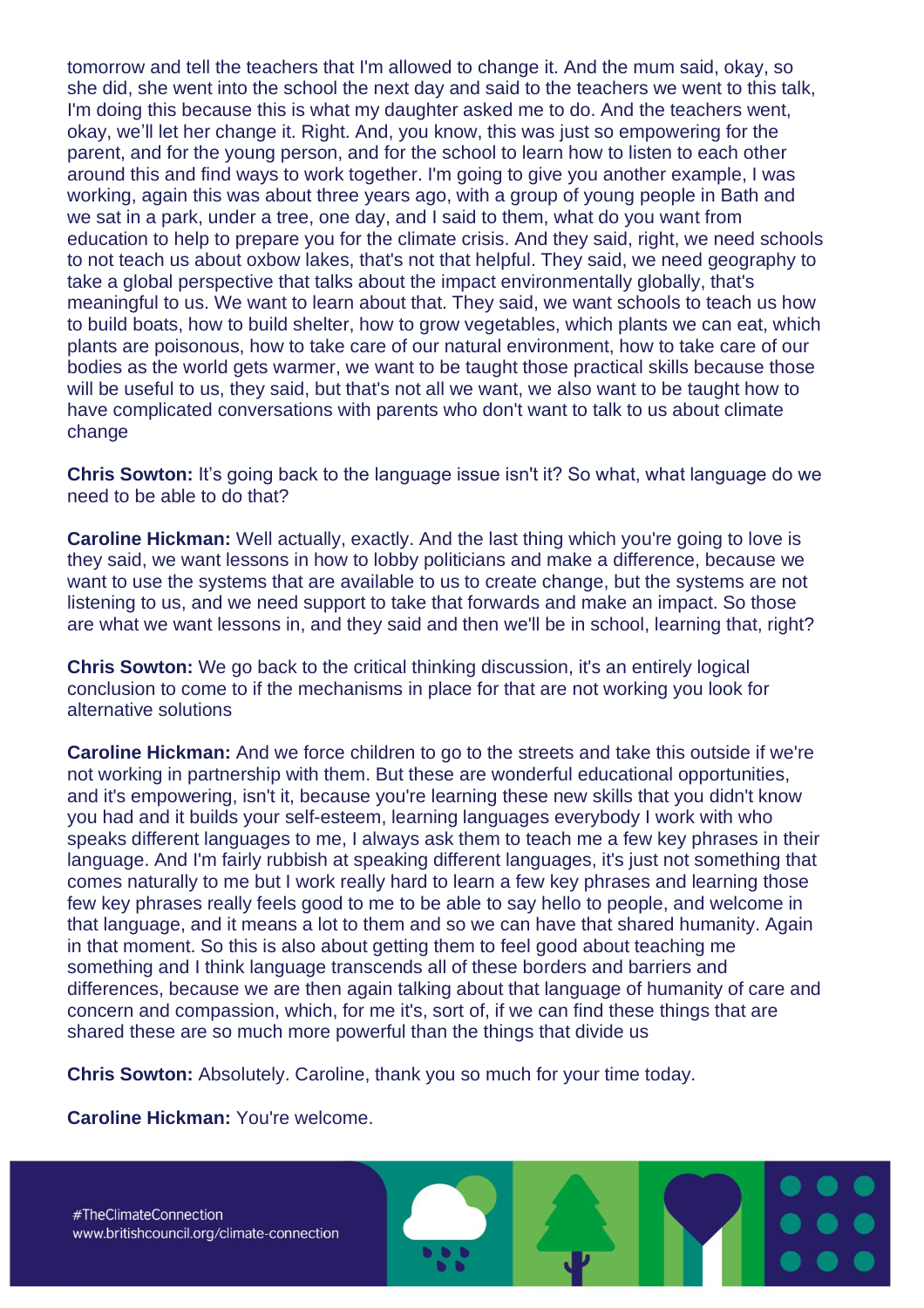**Chris Sowton:** Thanks to Caroline for her fascinating and hugely valuable insights into this crucial issue, please visit her website [www.carolinehickmantherapy.com](http://www.carolinehickmantherapy.com/) for more.

The Democratic Republic of the Congo is an enormous, complex country in the heart of Africa. In today's episode of From the Field, we visit Malaika School, a school which focuses not just on education for the girls who go there, but on empowerment for the whole local area, please visit [https://malaika.org](https://malaika.org/) to find out more.

#### **From the Field:**

*Quote: Okay, we have to avoid deforestation. That is to say we have to avoid to cut trees. Is it okay?*

I am Noëlla Coursaris Musunka and I founded Malaika in 2007. Malaika is a nonprofit organisation with a mission to empower Congolese girls and communities for education and health programmes, Malaika has become the heart of the community, and it truly functions as a replicable ecosystem, consisting of a free accredited school that provide a comprehensive education to 370 girls, a community centre that offers a range of programme to 5,000 youths, a clean water programme with 20 wells that service over 30,000 people each year, and agricultural programme that provide two nutritional meals each day to students and staff.

We have seen first-hand how educating girls and women can transform an entire community. Guided constantly by the community's needs and wants for all of our initiatives. Malaika serves as a model that can be replicated in other communities throughout Congo, Africa, and the world. Through our school and community centre, Malaika wants to achieve equality for girls and for girls across the world, while empowering them to pursue whatever dreams.

*Quote: Okay, let's go on to the problems or environment or environmental issues. Why do you think it's important to protect the planet? Because it's the planets where we live. Now what are the ways to protect the Earth? By growing trees, avoiding plastics, buying local, less use of cars, use less water, use renewable energy*

Rondine for example, wants to be a teacher one day, Abigail hopes to be an IT engineer and Francine is already well on the way to mastering technology. These young women have incredible potential. And for a top notch, all-encompassing education with a strong emphasis on leadership.

*Quote: Hello, I study at the Malaika Community Centre. My daughter studies at Malaika School. The advantage of having a well nearby is that it's much quicker and easier for us to prepare our children to go to school. When the well is located far away, girls can suffer a lot. Sometimes when fetching water, they are beaten by boys or sexually abused. And other times it just makes them late for school*.

Malaika functions as a self-sustaining ecosystem within our interconnected programmes, but we also teach our students, and community about sustaining the outside. Our agricultural programme serves several purposes. It helps feed our students and staff two nutritious meals each day, and in turn students and community members learn about sustainable farming practices as they tend the garden. Additionally, we are able to provide employment opportunities through this programme.